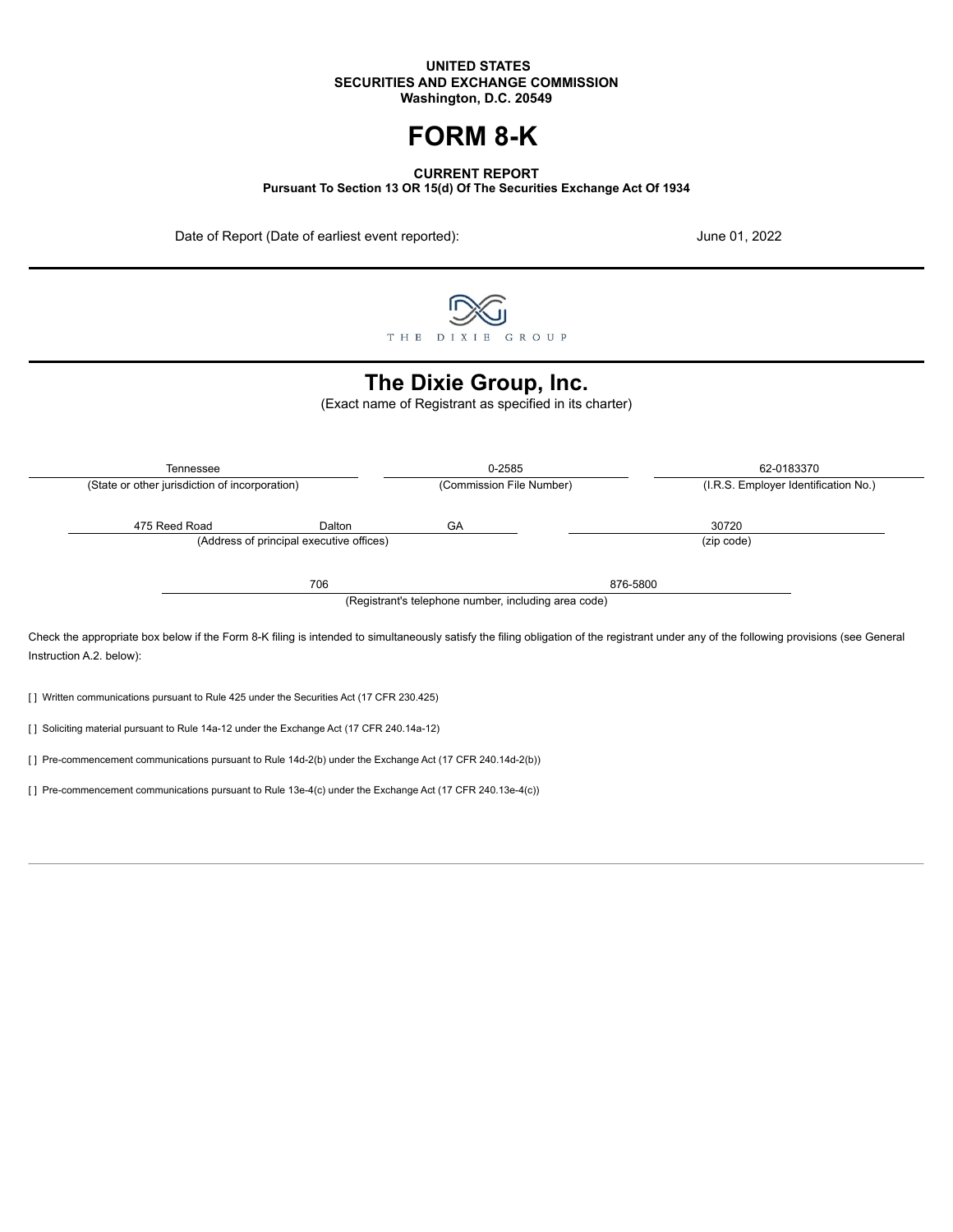#### **Item 4.01 Changes in Registrant's Certifying Accountant.**

(a) On June 1, 2022, The Dixie Group, Inc. (the "Company") was informed by its independent registered accountants, Dixon Hughes Goodman, Certified Public Accountants ("DHG"), that it has merged with BDK, LLP ("BDK") effective June 1, 2022 in a merger of equals. FORVIS, LLP is the surviving firm and the merged entities will practice under that name. As a result of the merger, DHG effectively ceased being the Company's independent registered public accounting firm and FORVIS, LLP, as the successor to DHG following the merger, became the Company's independent registered public accounting firm. The engagement of FORVIS, LLP was approved by the Audit Committee of the Company's Board of Directors on June 2, 2022. As a result, the reports previously issued by DHG with respect to the Company will be reissued by, and any consents to the use of such reports will be issued by FORVIS, LLP.

DHG's report on the Company's financial statements as of and for the years ended December 26, 2020 and December 25, 2021 did not contain any adverse opinion or disclaimer of opinion and were not qualified or modified as to uncertainty, audit scope or accounting principles. During the years ended December 26, 2020 and December 25, 2021 and the subsequent period through the effective date of this filing (i) there have been no disagreements with DHG, whether or not resolved, on any matter of accounting principles or practices, financial statement disclosure, or auditing scope or procedure, which, if not resolved to the satisfaction of DHG, would have caused DHG to make reference to the subject matter of the disagreement in connection with its reports, (ii) no such disagreement was discussed with the Company's Board of Directors or any committee of the Board of Directors of the Company, and (iii) there have been no "reportable events" as described in Item 304(a)(1)(v) of Regulation S-K.

Neither the Company nor anyone on behalf of the Company consulted BDK or FORVIS, LLP regarding either (a) the application of accounting principles to a specified transaction, either completed or contemplated, or the type of audit opinion that might be rendered on the financial statements of the Company, and no written or oral advice of BDK or FORVIS, LLP was provided with respect to any accounting, auditing, or financial reporting issue, or (b) any matter that was either the subject of a disagreement of the type described in Item 304(a)(iv) of Regulation S-K or any "reportable event" described in Item 304(a)(1)(v) of Regulation S-K.

The Company provided FORVIS, LLP (as successor by merger to DHG) with a copy of this Current Report on Form 8-K (the "Report") and requested FORVIS, LLP to review the disclosures contained in this Report and furnish the Company with a letter addressed to the Securities and Exchange Commission stating whether it agrees with the statements made herein. A copy of the FORVIS, LLP letter dated June 3, 2022, provided in response to that request, is filed as Exhibit 16.1 to this Report.

(b) On June 2, 2022, the Audit Committee of the Company's Board of Directors approved the engagement of FORVIS, LLP as the Company's independent registered accounting firm, effective as of June 2, 2022.

#### **Item 9.01 Financial Statements and Exhibits.**

(d) Exhibits

16.1 [FORVIS,](#page-3-0) LLP [l](#page-3-0)etter [dated](#page-3-0) [June](#page-3-0) [3](#page-3-0), [2022](#page-3-0) [from](#page-3-0) [FORVIS](#page-3-0), [LLP](#page-3-0) to the [Securitie](#page-3-0)s and Exchange [Commission](#page-3-0) regarding the change in certifying accountant of the [Company.](#page-3-0)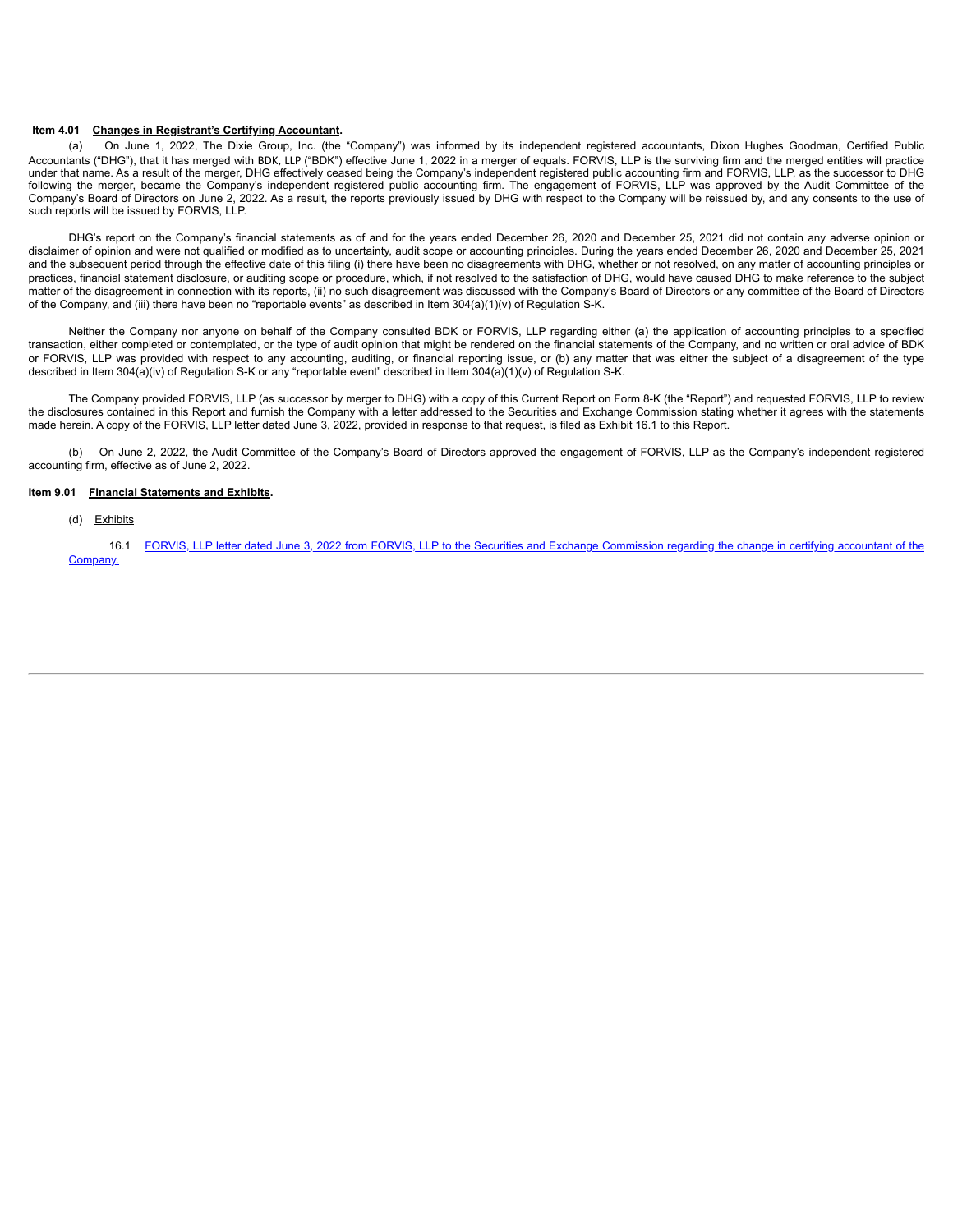### **SIGNATURES**

Pursuant to the requirements of the Securities Exchange Act of 1934, the registrant has duly caused this report to be signed on its behalf by the undersigned hereunto duly authorized.

### Date: June 3, 2022 **THE DIXIE GROUP, INC.**

By: /s/ Allen L. Danzey

Allen L. Danzey Chief Financial Officer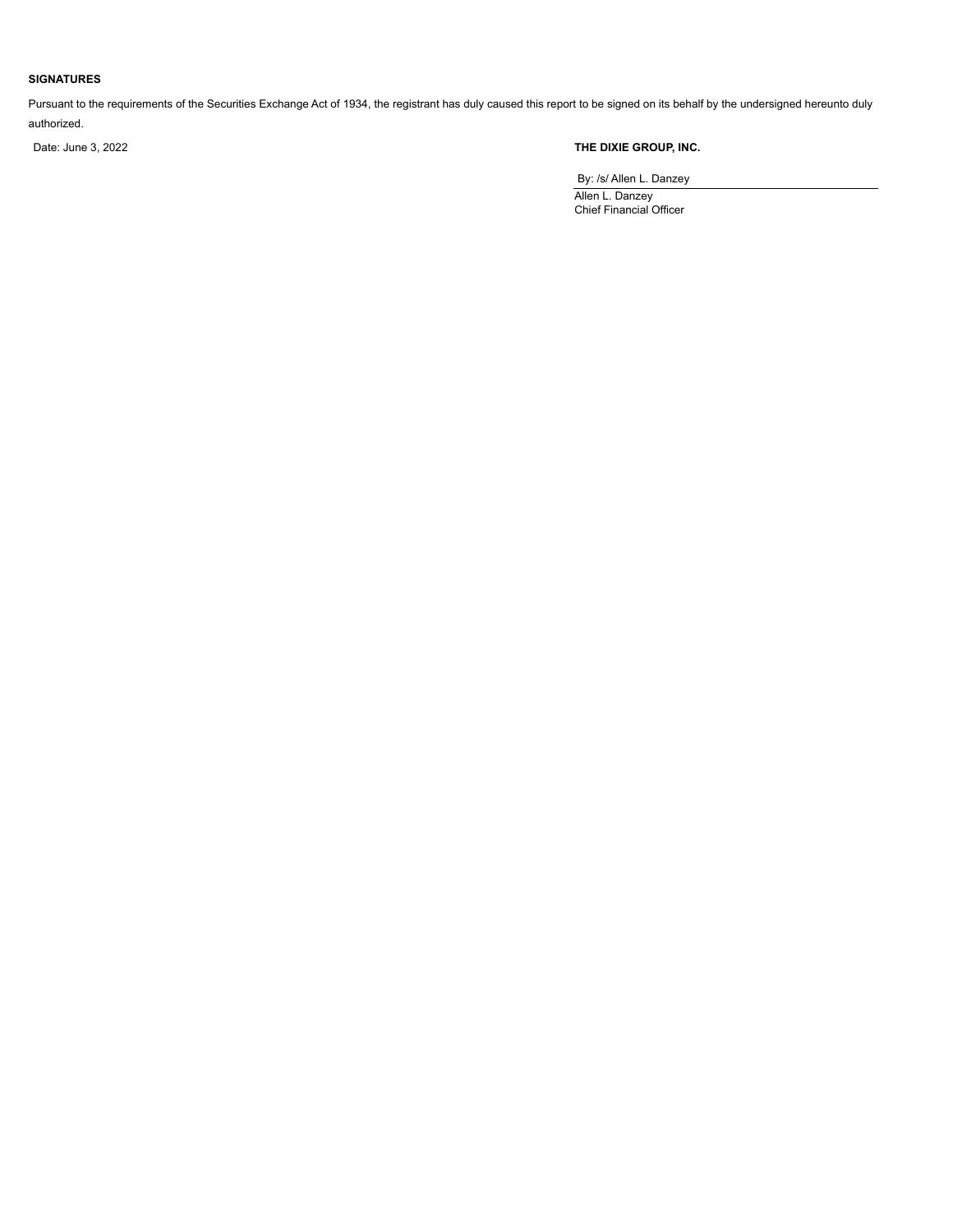<span id="page-3-0"></span>

June 3, 2022

U.S. Securities and Exchange Commission 100 F Street, NE Washington, DC 20549

Ladies and Gentlemen:

We have read Item 4.01 of Form 8-K dated June 3, 2022 of The Dixie Group, Inc. and are in agreement with the statements therein concerning Dixon Hughes Goodman LLP, BKD, LLP and FORVIS, LLP. We have no basis to agree or disagree with other statements of the registrant contained therein.

## FORVIS, LLP

(formerly, Dixon Hughes Goodman LLP) Atlanta, GA